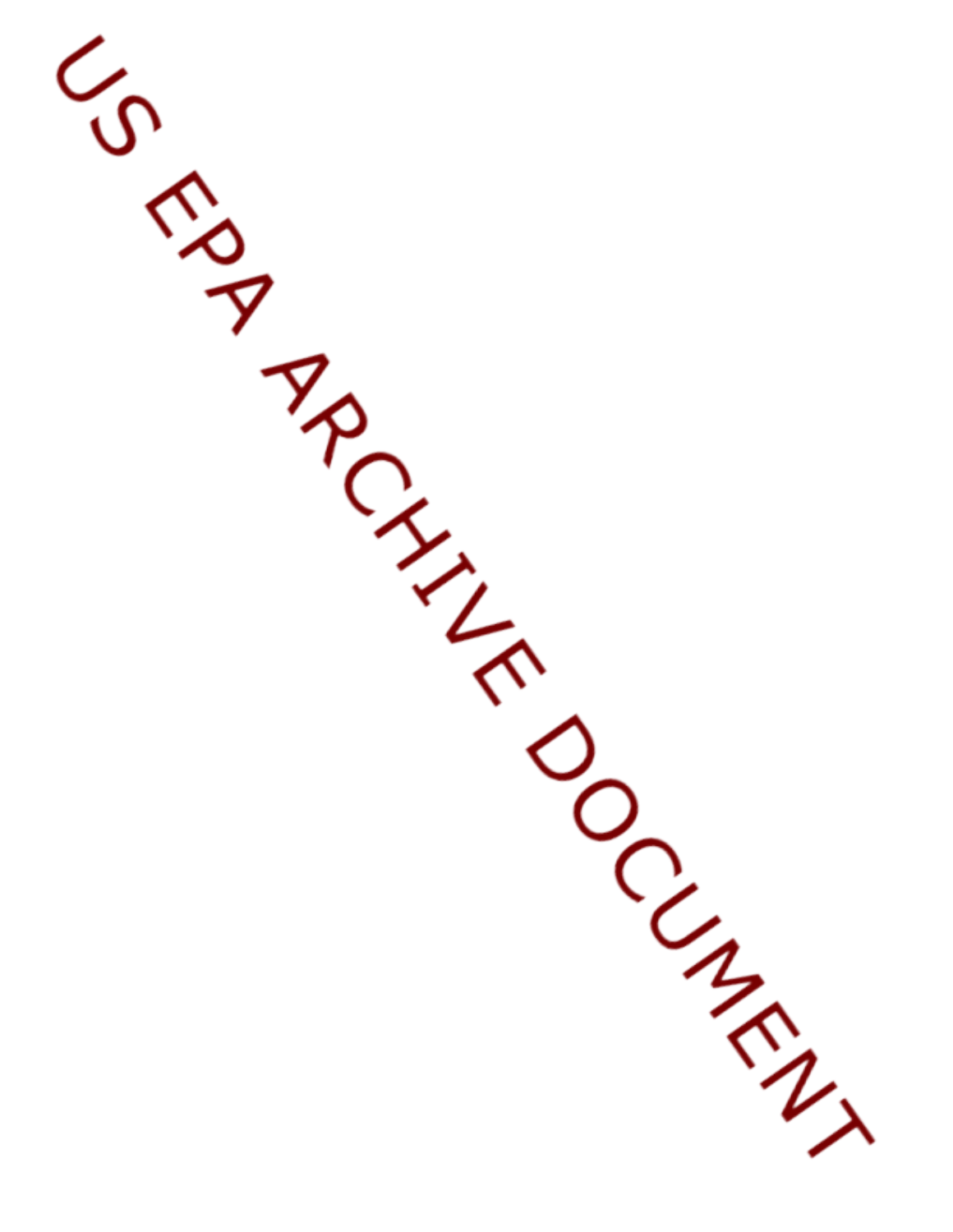## **AGENCY:** ENVIRONMENTAL PROTECTION AGENCY (EPA)

# **TITLE:** "BEIJING DIESEL RETROFIT PILOT PROGRAM"

**ACTION:** Request for Applications (RFA) - Initial Announcement.

## **RFA NO: OAR-CCD-05-06**

### **CATALOG OF FEDERAL DOMESTIC ASSISTANCE (CFDA) NO:** 66.034

**DATES:** The closing date for receipt of applications is April 29, 2005. All applications, however transmitted, must be received by the closing date to receive consideration

To allow for efficient management of the competitive process, EPA requests eligible organizations submit an informal notice of "Intent to Apply" by April 15, 2005. Submission of an Intent to Apply is optional; it is a process management tool that will allow EPA to better anticipate the total staff time required for efficient review, evaluation, and selection of submitted proposals. Eligible entities not submitting an Intent to Apply are still eligible to apply by the closing date.

**SUMMARY:** This notice announces the availability of funds and solicits applications from eligible organizations to propose a project that demonstrates installation and use of diesel retrofit technology designed to reduce pollution from a heavy-duty diesel bus or truck fleet in Beijing, through the use of EPA verified or CARB (California Air Resources Board) certified pollution reduction retrofit technology and low-sulfur diesel fuel. The project may investigate the costs and in-use effectiveness of diesel retrofit technologies under Chinese operating conditions. The goals of the demonstration project are to: (1) demonstrate the in-use effectiveness of EPA verified or CARB certified diesel retrofit technologies, including but not limited to diesel particulate filters, diesel oxidation catalysts, and low sulfur diesel fuel, on Chinese heavy-duty diesel vehicles under Chinese operating conditions; (2) develop quantitative information on costs and emissions reductions of retrofit technologies in China for dissemination to Chinese and international stakeholders; (3) develop a program appropriate for China that can be replicated to retrofit other fleets in China (and in other countries); and (4) build technical capacity in China to implement such a program by working in close collaboration with Chinese partners during this project.

**FUNDING/AWARDS:** It is anticipated that the total amount of funds available for this solicitation is \$200,000. EPA anticipates award of one cooperative agreement resulting from this announcement. EPA encourages coalitions or partnerships to collaborate in submitting one application and carrying out the project. While no cost share is required, EPA would encourage the recipient to leverage federal dollars by negotiating reductions in cost of goods and services needed to complete the project, for example, retrofit technology.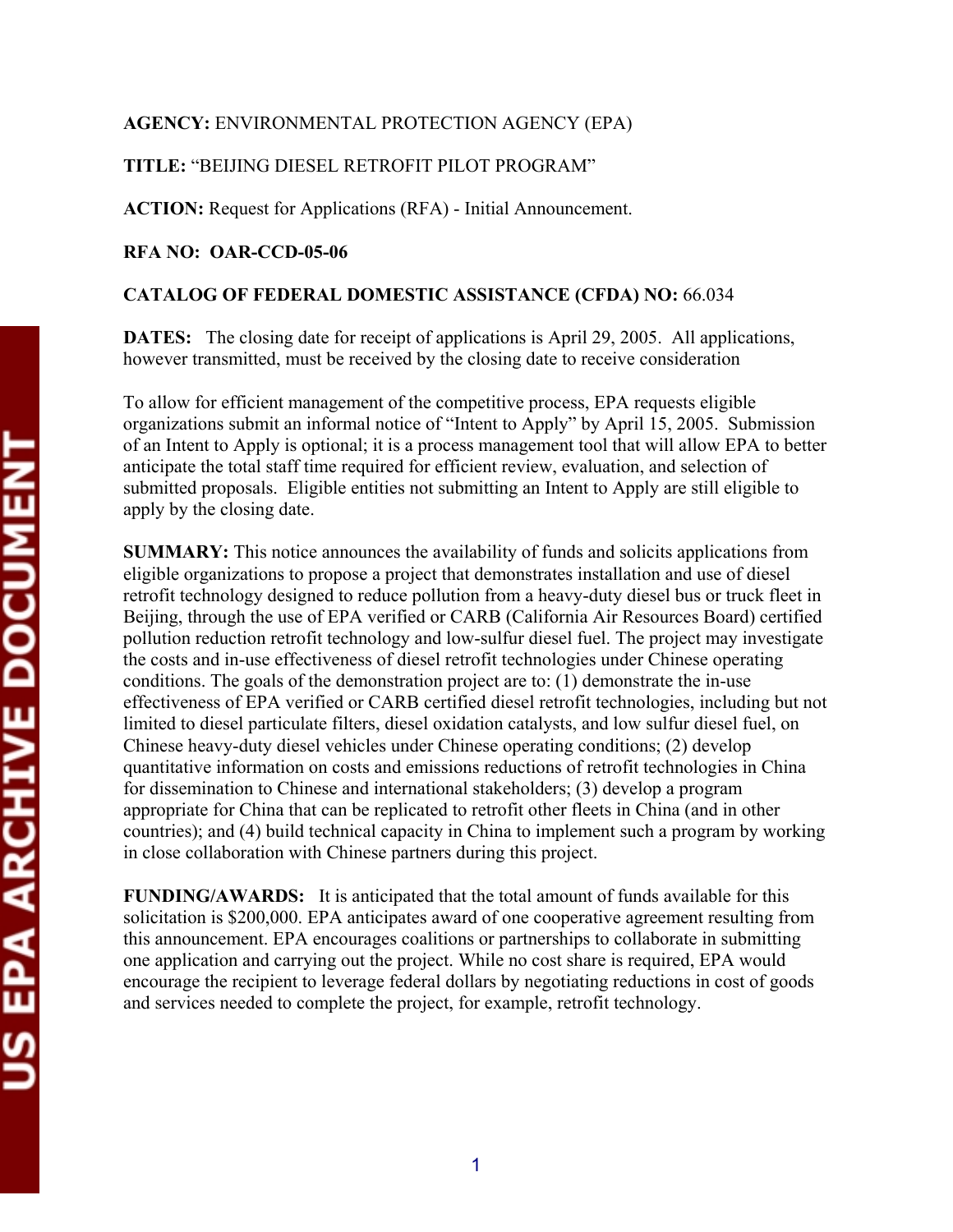#### **CONTENTS BY SECTION**

- I. Funding Opportunity Description
- II. Award Information
- III. Eligibility Information
- IV. Application and Submission Information
- V. Application Review Information
- VI. Award Administration Information
- VII. Agency Contact
- VIII. Other Information

### **I. Funding Opportunity Description**

#### **A. Background.**

EPA is soliciting applications for a cooperative agreement to assist the government of China and the City of Beijing to reduce air pollution from heavy-duty diesel vehicles through a pilot demonstration project, which will use EPA verified or CARB certified pollution reduction devices<sup>1</sup> operating on diesel fuel with the appropriate sulfur content. EPA recognizes that China may encounter a variety of obstacles to developing and carrying out successful projects to reduce pollution caused by existing heavy duty diesel vehicles. Through this solicitation, EPA seeks to support efforts to demonstrate diesel retrofits in Beijing and to compile information about ways to overcome any structural, organizational, or technical challenges that may arise in implementing a broader project to reduce pollution from heavy duty diesel vehicles, including information regarding the effectiveness of verified or certified technology on a range of diesel engine types and model years operating in a variety of conditions. The results of this case study will be made available to all stakeholders interested in pursuing similar projects.

Uncontrolled diesel exhaust has health implications for everyone. Fortunately, diesel emissions can be significantly reduced through the installation and proper use of pollution control technologies retrofitted on existing diesel vehicles. The technologies are available now and the benefits are immediate. Demonstrating successful approaches to reducing pollution from heavy-duty diesel vehicles in China will provide an important tool for China as it moves to implement similar cleaner diesel projects, particularly with the upcoming 2008 Beijing Olympic Games. EPA's Office of Transportation and Air Quality (OTAQ) and Office of International Affairs (OIA) are working with the government of China – the State Environmental Protection Agency (SEPA) and the local government of Beijing Environmental Protection Bureau (EPB) – to assist China in demonstrating diesel retrofits in Beijing, an activity that supports the goals of the Partnership for Clean Fuels and Vehicles<sup>2</sup> (Partnership).

 $\overline{a}$ 

 $1$  EPA's verification process evaluates retrofit technologies under a range of conditions and quantifies the percent reduction in emissions that the technology achieves. The verification process also identifies engine operating criteria and conditions that must exist for these technologies to achieve the certified reductions. A list of verified or certified technologies is available at: http://www.epa.gov/otaq/retrofit/retroverifiedlist.htm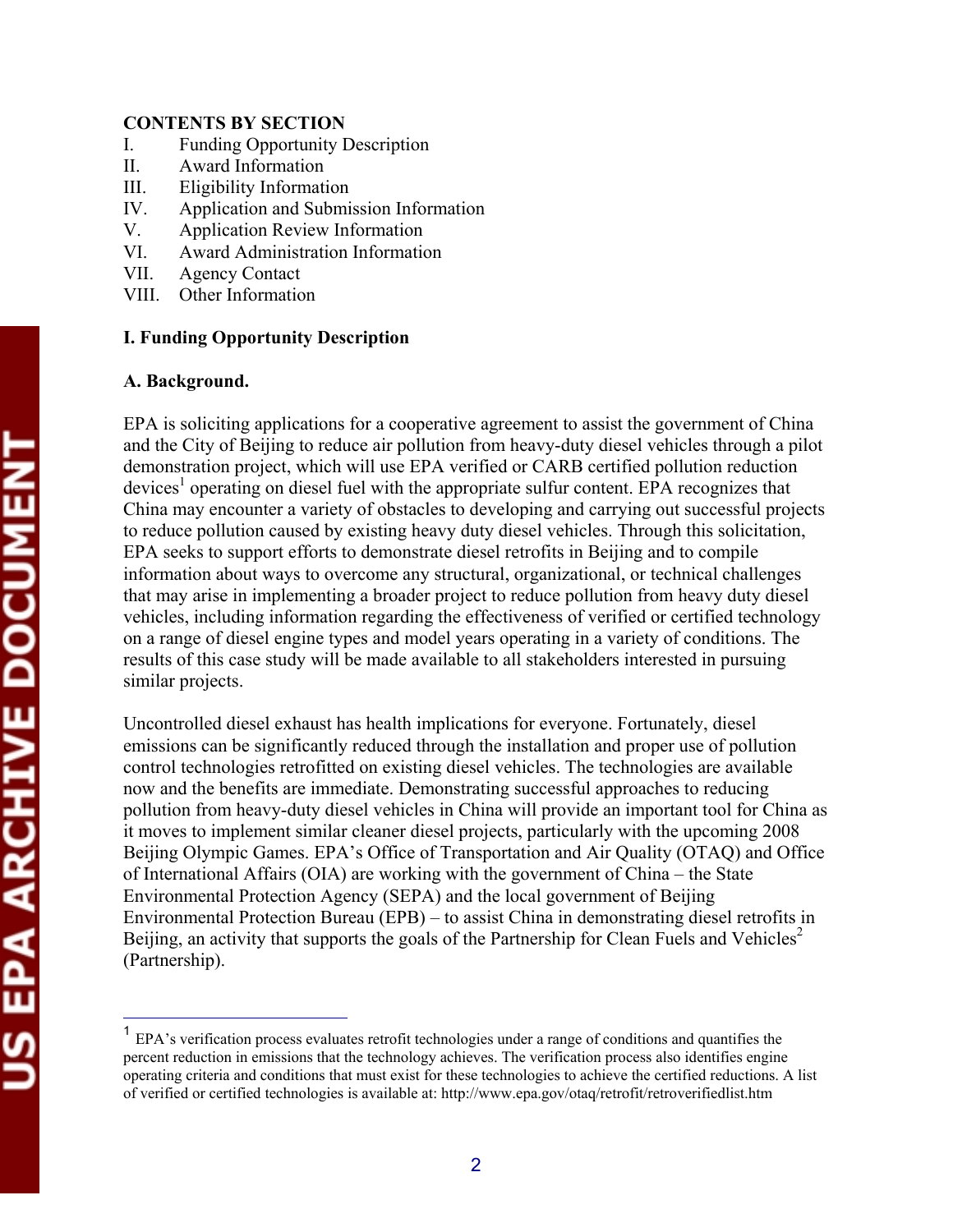Air pollution in Beijing as in many other cities in developing countries is a serious public health problem. According to the World Health Organization, only 15% of the largest cities in developing countries have acceptable air quality. Poor air quality is related to millions of deaths and respiratory problems around the world each year. Because older diesel vehicles emit significant quantities of air pollutants, including particulates and ozone precursors, retrofitting them with emission control devices in conjunction with the use of low sulfur diesel can achieve immediate emission reductions and help improve air quality.

The Beijing demonstration project will be modeled on the successes and experience of EPA's domestic programs, including the Voluntary Diesel Retrofit Program<sup>3</sup> (VDRP) and Clean School Bus USA. VDRP was launched in 2000 to address the harmful emissions from the current U.S. diesel fleet through the use of innovative technologies. As part of the VDRP, a technology verification process was established to review, test, and approve the emission reduction potential of various after-market pollution control technologies. In order to increase the likelihood for success, the Beijing demonstration project will use technologies on EPA's Verified Technology List or CARB certified technologies. In addition, the Beijing program will build on and learn from EPA-sponsored international diesel retrofit programs, including the Mexico City Diesel Retrofit program, which is well underway, and the programs just getting started in Bangkok, Thailand, Santiago, Chile, and Pune, India. For more information on the Mexico City program, the website i[s www.cts-ceiba.org.](http://www.cts-ceiba.org)

#### **B. EPA Strategic Plan Linkage and Anticipated Outcomes/Outputs**.

<sup>1</sup>*. Linkage to EPA Strategic Plan.* This action relates to EPA's Strategic Plan Goal 1 for Clean Air and Global Climate Change and Sub-objective 1 for Healthier Outdoor Air. Goal 1.1 aims to protect and improve the air, so it is healthy to breathe and risks to human health and the environment are reduced. This goal will be met by promoting capacitybuilding programs that include technical assistance, training, technology transfer, and other strategies to enhance the capabilities of governments and other stakeholders to protect human health and the environment regionally and globally.

2. *Outcomes.* The expected outcomes of this action include (1) develop policy options for Beijing for reducing diesel emissions from heavy-duty diesel vehicles; (2) provide a framework from which to replicate the diesel retrofit pilot project to other fleets and other cities in China; (3) document quantitative information on the cost and benefits of the diesel

 $\frac{1}{2}$ <sup>2</sup> The Partnership was established at the World Summit on Sustainable Development in September 2002 to reduce vehicular air pollution in developing countries through the promotion of clean fuels and vehicles. For additional information, see the Partnership for Clean Fuels and Vehicles web site, http://www.unep.org/pcfv/main/Main.htm

 $3$  VDRP is helping to reduce emissions from the current diesel fleet. EPA has promulgated new regulations, known as the Heavy-Duty Diesel Rule that will apply only to 2007 and later model year highway diesel engines and requires that these newly manufactured diesel engines meet the most stringent emission standards. The new regulation also mandates the use of ULSD starting in mid-2006. A new heavy-duty vehicle under 2007 standards will be up to 95 percent cleaner than today's vehicle. Pre-2007 diesel vehicles are not required to meet these new standards. VDRP is helping to bring the existing diesel vehicles closer to the stricter emissions standards that will be required for new engines in 2007. For additional information, see http://www.epa.gov/otaq/retrofit.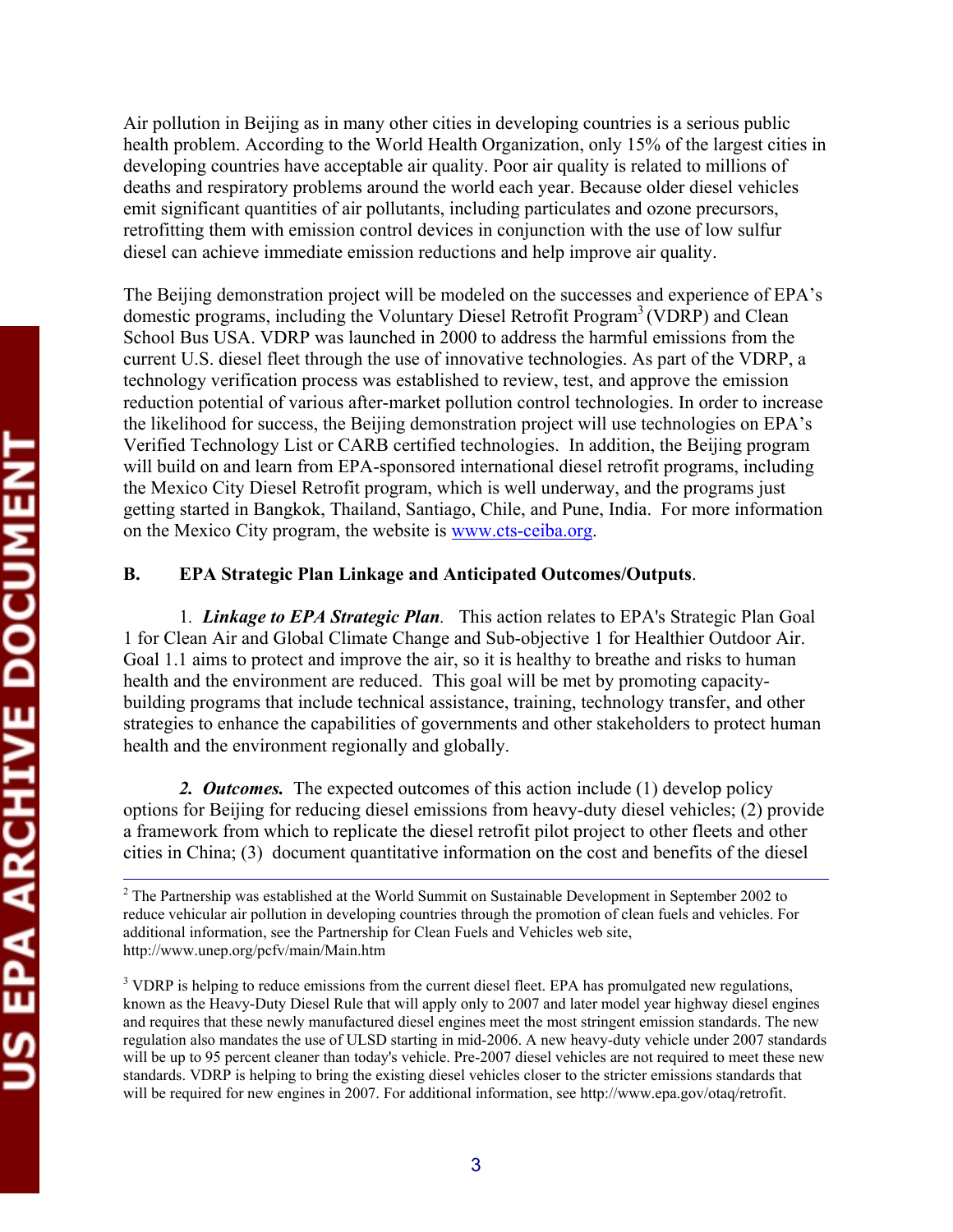retrofit pilot project; and (4) develop a final case study report in Chinese and English with a summary of the project, specifications of technologies and fuel used, detailed description of the demonstration fleet, summary of emissions testing procedures and emissions reductions achieved, cost analyses, problems, successes, and lessons learned.

*3. Outputs.* Performance measures for this action will be the number of vehicles retrofitted, percentage of emissions reductions, number of Chinese SEPA, Beijing EPB, and other stakeholder staff trained. The targets for these measures are 20-30 vehicles retrofitted and a 50-80% reduction in emissions, and 20 Chinese staff trained in the use and maintenance of retrofit technologies.

### **C. Scope of Work**.

The purpose of this solicitation is to demonstrate diesel retrofits in Beijing that will serve as a case study for the government of China and other stakeholders seeking to develop similar emission reduction programs. The selected applicant will develop the project with Chinese and U.S. counterparts.

The fleet subject to retrofit will most likely be a bus or truck fleet based in Beijing. The project should investigate and compare the costs and effectiveness of retrofitting with diesel particulate filters and diesel oxidation catalysts, or other EPA-verified retrofit technologies or CARB certified technologies, and low sulfur diesel fuel. The effectiveness of these technologies and fuel should be demonstrated on vehicles representing a wide range of model years.

The goals of the demonstration project are to: (1) demonstrate the in-use effectiveness of EPA verified diesel retrofit technologies or CARB certified technologies, including but not limited to diesel particulate filters, diesel oxidation catalysts, and low sulfur diesel fuel, on Chinese heavy-duty diesel vehicles under Chinese operating conditions; (2) develop quantitative information on costs and emissions reductions of retrofit technologies in China for dissemination to Chinese and Partnership stakeholders; (3) develop a program appropriate for China that can be replicated to retrofit other fleets in China (and in other countries); (4) build technical capacity in China to implement such a program by working in close collaboration with Chinese partners during this project; and (5) develop policy options for reducing diesel emissions in Beijing.

Applicants must be willing to work cooperatively with EPA, SEPA, Beijing EPB, and other potential partners to achieve the goals listed above and to organize, facilitate, and oversee the range of activities required in the demonstration project. The applicant must also be willing to work very closely with Beijing Environmental Protection Bureau (EPB) and its staff on the planning and demonstration of the retrofits, and provide hands-on technical advice and assistance. The applicant must also be able to provide the technical assistance in Beijing throughout the demonstration project. The type of activities associated with the demonstration project may include, but are not limited to, the following. It is within EPA's discretion which of the following project types will ultimately receive funding.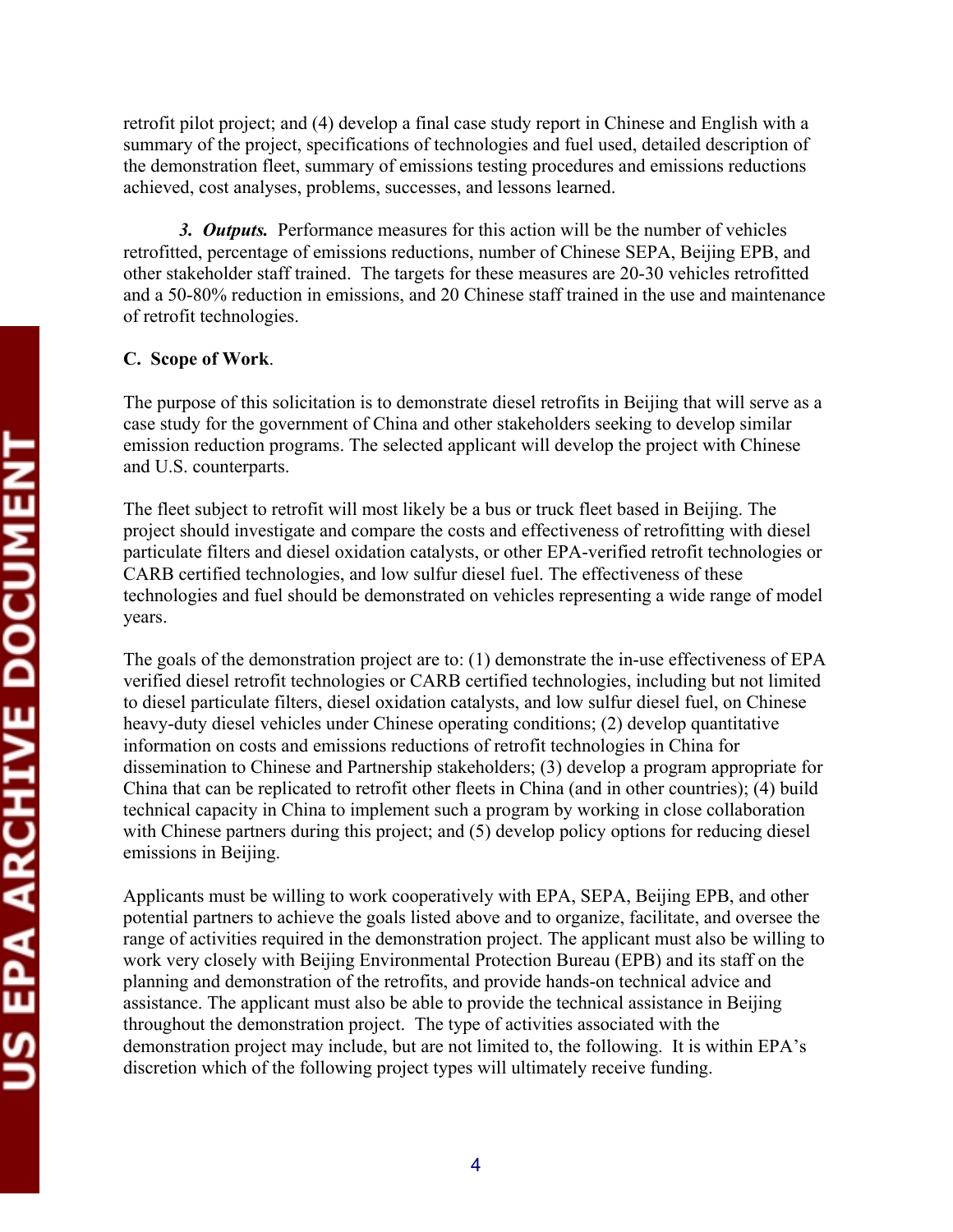- 1. Identify and characterize the fleet for the project.
- 2. Select appropriate vehicles within the fleet and retrofit technologies for the project.
- 3. Procure appropriate low sulfur diesel fuel for the duration of the project.
- 4. Develop emissions testing protocols and calculate baseline emissions.
- 5. Procure and install retrofit technologies.
- 6. Measure emissions reductions from retrofit technologies and analyze emissions data. (Actual emissions testing with on-board testing equipment may be conducted by either the applicant or a project partner.)
- 7. Provide training for Chinese staff, including SEPA, Beijing EPB, the Beijing Fleet Company and potentially other stakeholders.
- 8. Monitor vehicle performance, maintenance and refueling.
- 9. Develop public outreach materials.
- 10. Document the costs of the project.
- 11. Develop policy options for Beijing for reducing diesel emissions from heavy-duty diesel vehicles.
- 12. Develop a case study report in Chinese and English for the project.
- 13. Facilitate and serve as Secretariat for Technical Advisory Group.
- 14. Facilitate continued collaboration between SEPA and Beijing EPB.

Applicants are advised that retrofit devices involved in this project must be verified or certified technologies through EPA's VDRP, the California Air Resources Board verification program, or another EPA certification program. EPA expects the participating fleet owner to pay for a portion of the low sulfur diesel costs, equivalent to the cost of regular diesel fuel required for normal operation of vehicles in the pilot project for the duration of the pilot project. EPA funds can be used toward the incremental costs of low sulfur diesel procurement, including delivery and storage if applicable. A list of EPA verified or certified technologies is available at[: http://www.epa.gov/otaq/retrofit/retroverifiedlist.htm.](http://www.epa.gov/otaq/retrofit/retroverifiedlist.htm) A list of CARB certified technologies is available at: <http://www.arb.ca.gov/diesel/verdev/verdev.htm>

#### **D. Supplementary Information**

The statutory authority for this action is Clean Air Act, Section 103(b) which authorizes the award of grants for research, investigations, experiments, demonstrations, surveys, and studies relating to the causes, effect, extent, prevention and control of air pollution.

### **II. Award Information**

### **A. What is the amount of funding available?**

The total funding for this project is estimated to be \$200,000.

### **B. How many agreements will EPA award in this competition?**

EPA anticipates award of one cooperative agreement resulting from this announcement, subject to availability of funds and the quality of applications submitted.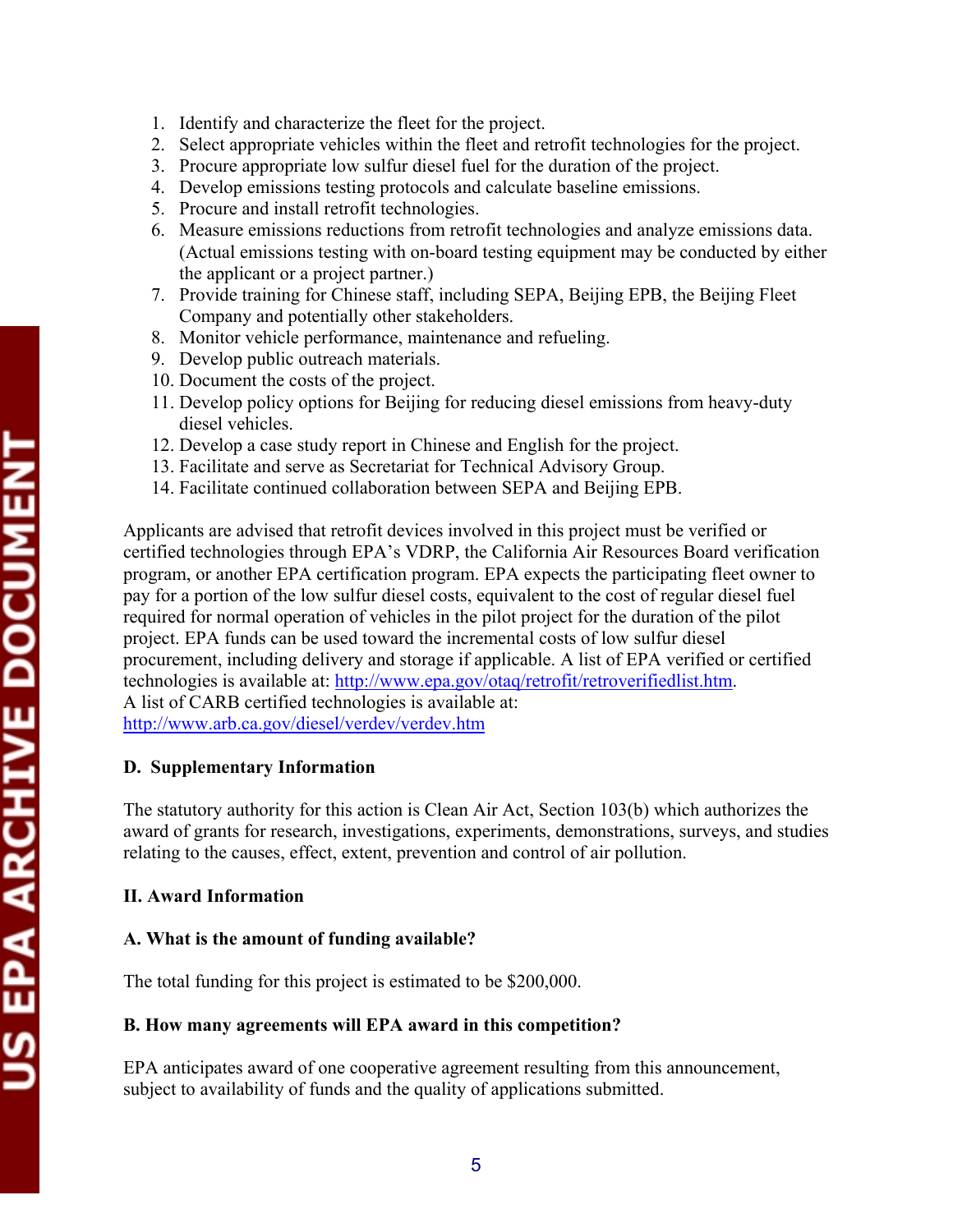Cooperative agreements permit substantial involvement between the EPA Project Officer and the selected applicants in the performance of the work supported. Although EPA will negotiate precise terms and conditions relating to substantial involvement as part of the award process, the anticipated substantial Federal involvement for this project will be:

- 1. close monitoring of the successful applicant's performance;
- 2. collaboration during the performance of the scope of work;
- 3. approving substantive terms of proposed contracts;
- 4. approving qualifications of key personnel (EPA will not select employees or contractors employed by the recipient.);
- 5. review and comment on reports prepared under the cooperative agreement (The final decision on the content of reports rests with the recipient.);
- 6. approving quality assurance plans for collecting and assessing data, if warranted.

### **C. What is the project period for award(s) resulting from this solicitation?**

The estimated project period for award(s) resulting from this solicitation is September 2005 through September 2007.

### **D. Can funding be used to acquire services or fund partnerships?**

Funding may be used to acquire services or fund partnerships, provided the recipient follows procurement and subaward or subgrant procedures contained in 40 [CFR](http://www.gpoaccess.gov/cfr/retrieve.html) Parts 30 or 31, as applicable. Successful applicants must compete contracts for services and products and conduct cost and price analyses to the extent required by these regulations. The regulations also contain limitations on consultant compensation. Applicants are not required to identify contractors or consultants in their proposal. Moreover, the fact that a successful applicant has named a specific contractor or consultant in the proposal EPA approves does not relieve it of its obligations to comply with competitive procurement requirements.

EPA encourages applicants to form partnerships. Sub-grants or sub-awards may be used to fund partnerships with non-profit organizations and governmental entities. Successful applicants cannot use subgrants or subawards to avoid requirements in EPA grant regulations for competitive procurement by using these instruments to acquire commercial services or products to carry out its cooperative agreement. The nature of the transaction between the recipient and the subgrantee must be consistent with the standards for distinguishing between vendor transactions and subrecipient assistance under Subpart B Section .210 of [OMB](http://www.whitehouse.gov/omb/circulars/a133/a133.html)  [Circular A-133,](http://www.whitehouse.gov/omb/circulars/a133/a133.html) and the definitions of "subaward" at 40 CFR 30.2(ff) or "subgrant" at 40 CFR 31.3, as applicable. EPA will not be a party to these transactions.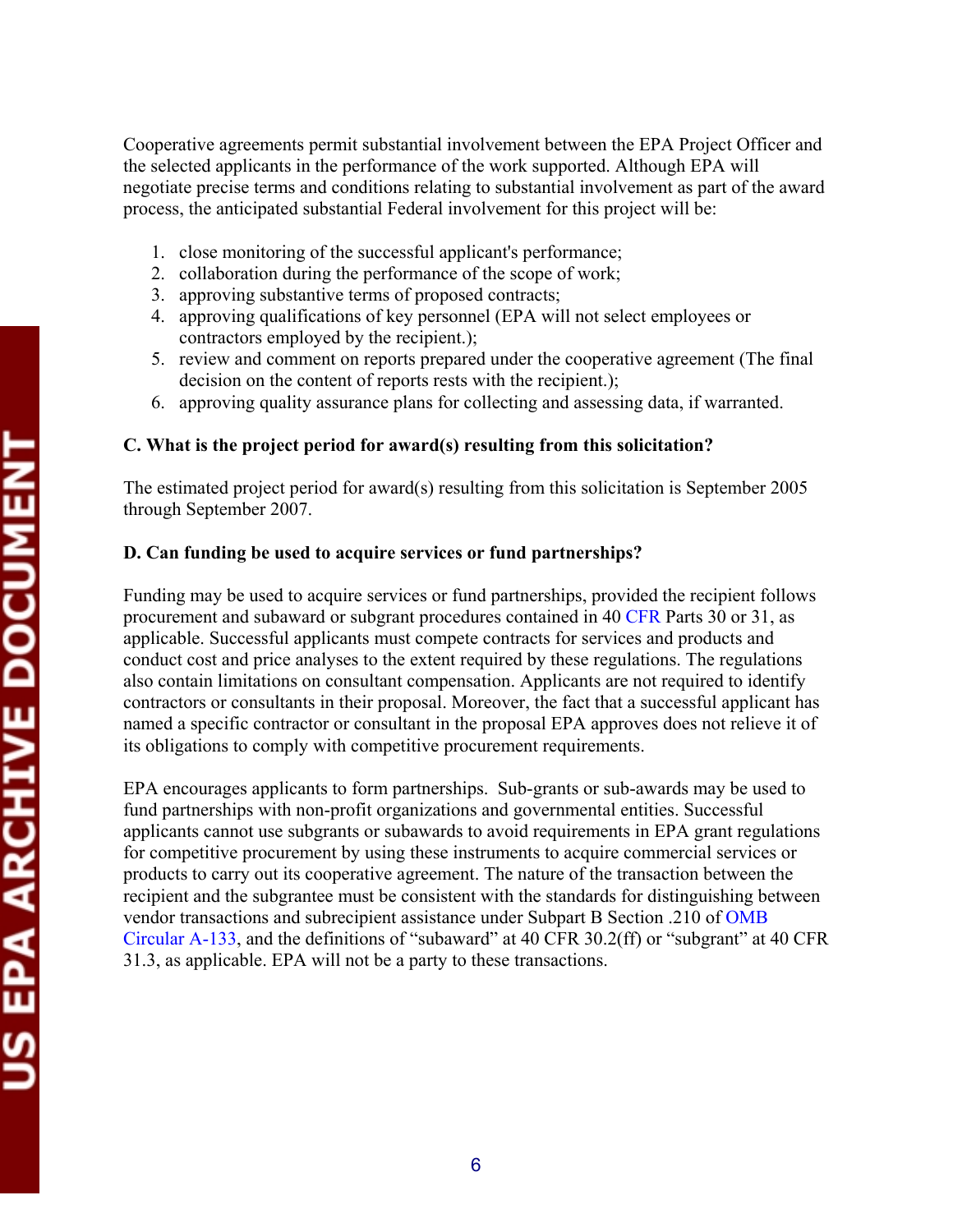### **III. Eligibility Information**

#### **A. Eligible Entities**.

Applications will be accepted from states, territories, Indian Tribes, and possessions of the U.S., including the District of Columbia, public and private universities and colleges, hospitals, laboratories, other public or private nonprofit institutions, as defined by [OMB](http://www.whitehouse.gov/omb/circulars/a110/a110.html)  [Circular A-110](http://www.whitehouse.gov/omb/circulars/a110/a110.html) and [OMB Circular A-122.](http://www.whitehouse.gov/omb/circulars/a122/a122.html) 

Non-profit organization, as defined by OMB Circular A-122, means any corporation, trust, association, cooperative, or other organization which: (1) is operated primarily for scientific, educational, service, charitable, or similar purposes in the public interest; (2) is not organized primarily for profit; and (3) uses its net proceeds to maintain, improve, and/or expand its operations. For this purpose, the term "non-profit organization" excludes (i) colleges and universities; (ii) hospitals; (iii) State, local, and federally-recognized Indian tribal governments; and (iv) those non-profit organizations which are excluded from coverage of this Circular in accordance with paragraph 5 of the Circular.

Non-profit organizations described in Section 501c(4) of the Internal Revenue Code that engage in lobbying activities as defined in Section 3 of the Lobbying Disclosure Act of 1995 are not eligible to apply.

Applicants must demonstrate a commitment to undertake a cooperative effort with China and EPA for the purpose of: 1) demonstrating strategies for reducing emissions from heavy-duty diesel vehicles through the use of EPA verified or CARB certified pollution reduction devices and low sulfur diesel, and 2) building the technical capacity of the Chinese government and organizations to implement similar emission reduction programs in the future.

Coalitions/partnerships are encouraged to apply collectively. EPA will consider letters of support for and/or commitment to the project from potential partners.

### **B. Cost Sharing or Matching**.

While no cost share is required, EPA would encourage applicants to leverage federal dollars by negotiating reductions in cost of goods and services needed to complete the project, for example, retrofit technologies.

# **C. Other Eligibility Criteria.**

All applicants must have personnel and/or partners proficient in both Chinese and English – verbal and written – in order to communicate effectively with Chinese counterparts, EPA, and other stakeholders and to write a case study report and related documents. Applicants not demonstrating proficiency in both Chinese and English will not be considered.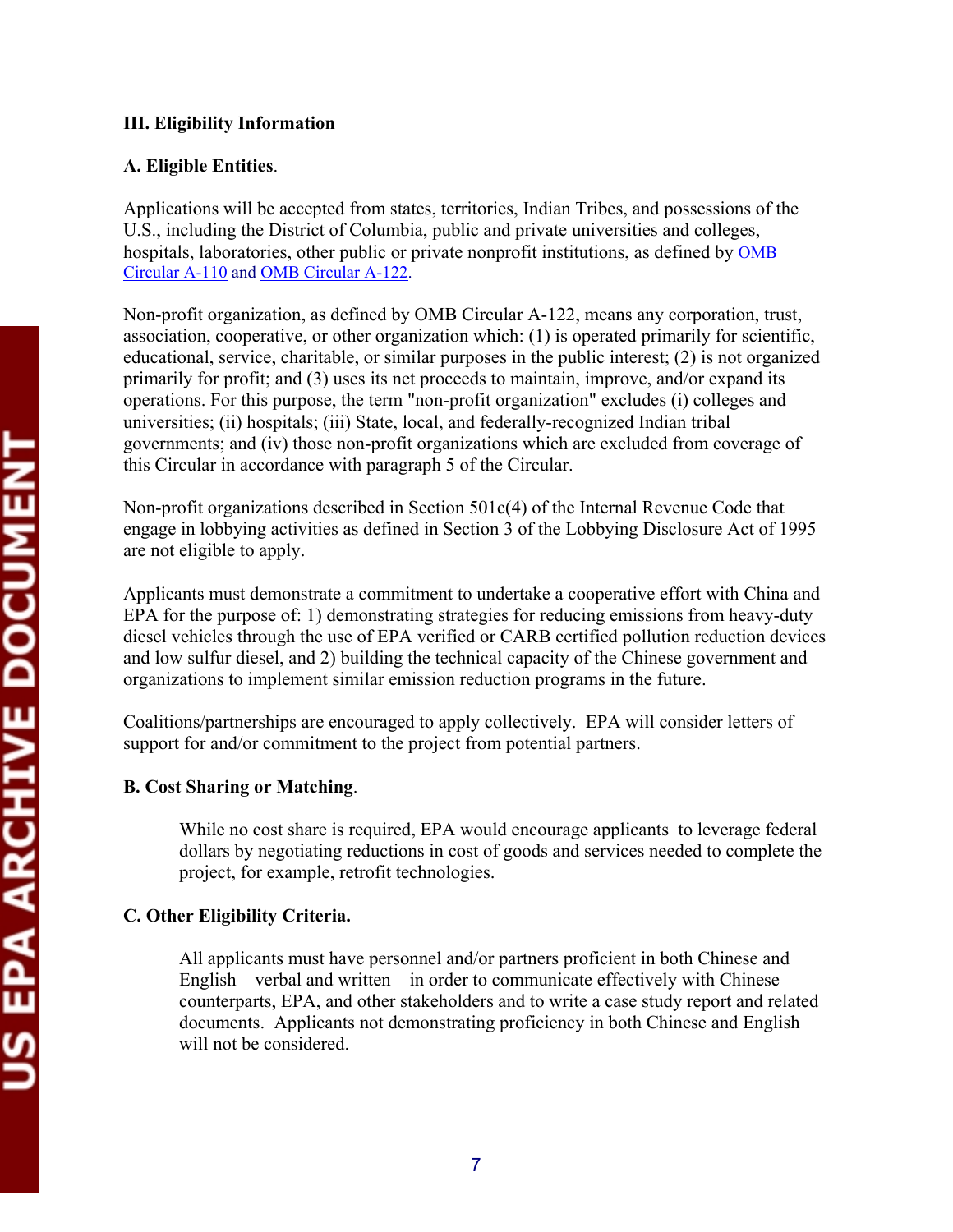### **IV. Application and Submission Information**

## **A. How to Obtain Application Package**.

The complete grants application package can be downloaded from EPA's website at: http://www.epa.gov/ogd/grants/how to apply.htm. Potential applicants may request a paper copy of the application package by contacting the agency contact listed in Section VII of this announcement.

# **B. Content and form of Application Submission**.

All proposals must contain one completed and signed federal grant application package, and a narrative workplan. The narrative workplan must explicitly describe the applicant's proposed project and specifically address how it meets each of the evaluation criteria. The narrative workplan may not exceed 15 pages in length. Applicants are strongly advised to avoid submission of extemporaneous materials. The maximum page length shall include any pieces that may be submitted by a third party (e.g., references or letters confirming commitments from third parties that will be contributing a portion of the required cost sharing). Pages exceeding the maximum length may not be considered.

Applicants must submit one original signature document and three copies of the completed federal grant application package and narrative workplan. All application materials must be completed in English.

- 1. A complete application must contain the following, in the sequential order shown:
	- a. SF-424 Application for Federal Assistance, with original signature.
	- b. Narrative Statement, in the format detailed below.
	- c. Other supporting documentation.
	- d. SF-424 A, Budget by categories and indirect cost rate.
	- e. SF-424 B, Assurances for non-construction programs.
	- f. Certification Regarding Lobbying and SF LLL, if applicable.
	- g. EPA Form 4700-4 Preaward Compliance review report.
	- h. Quality Assurance Plan for data collection.
	- i. Copy of Negotiated Indirect Cost Rate Agreement, if applicable.
	- j. Biographical Sketch.
	- k. E-mail address or self-addressed envelope (to receive notification of receipt of application).
- 2. The narrative statement should conform to the following outline:
	- a. Project Title.
	- b. Applicant Information. Include applicant (organization) name, address, contact person, phone number, fax and e-mail address.
	- c. Funding Requested. Specify the amount you are requesting from EPA.
	- d. Project period. Provide beginning and ending dates (for planning purposes, applicants should assume funds will be available in June 2005).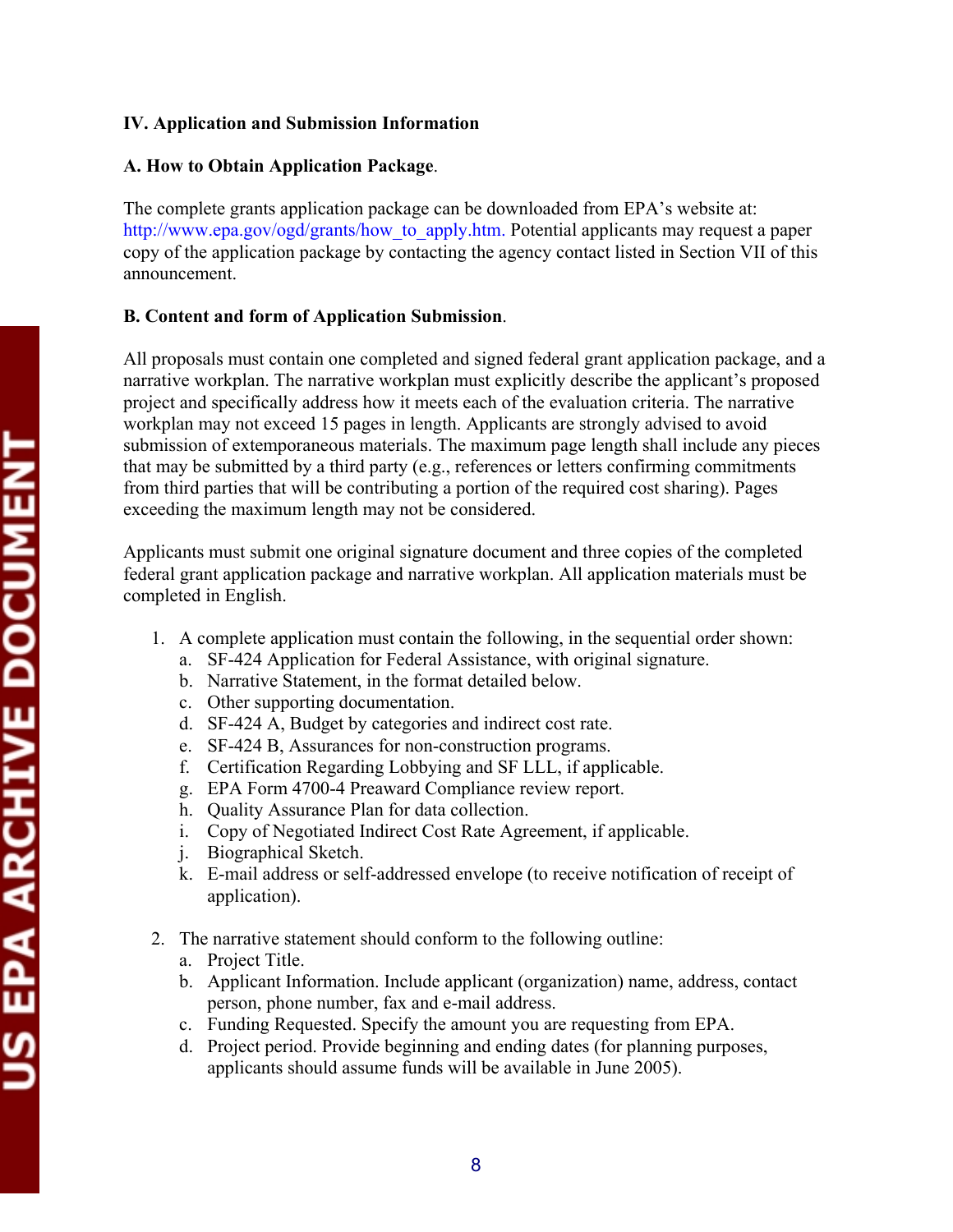- e. Narrative Workplan. Summarize the project and specifically explain how the project meets the criteria. Explain specifically what you plan to demonstrate in the project. This must also include how you expect to track and measure progress in meeting the performance measures and expected outcomes described in Section I.D.
- f. Qualifications. Summarize your technical experience and knowledge, language proficiency in Chinese and English, project management experience, and international experience. Demonstrate how your qualifications meet the criteria. Resume or CV may be attached at the end of the narrative (not to be included in 15 page limit).
- g. Leveraging of resources. Describe your ability to leverage funding for this project including any special measures to maximize cost effectiveness in implementing the project.
- 3. Detailed Itemized Budget. The proposal must include a detailed budget which clearly explains how funds will be used for the following categories:
	- Personnel
	- Fringe Benefits
	- Contractual Costs
	- Travel
	- Equipment
	- Supplies
	- Other
	- Total Direct Costs
	- Total Indirect Costs: must include documentation of accepted indirect rate
	- Total Cost
- 4. Reporting Requirements: Outline the process for developing quarterly updates (schedule to be established by EPA) and a detailed final report. The final report should include: summary of the project, specifications of technologies and fuel used, detailed description of the demonstration fleet, summary of emissions testing procedures and emissions reductions achieved, cost analyses, problems, successes, and lessons learned.
- **5.** Key Personnel. The applicant should submit an appendix with the resumes of key personnel who will be significantly involved in the project. (not to be included in 15 page limit)

#### **C. Submission Dates and Times.**

1. To allow for efficient management of the competitive process, EPA requests eligible organizations submit an informal notice of "Intent to Apply" by April 15, 2005. Submission of an Intent to Apply is optional; it is a process management tool that will allow EPA to better anticipate the total staff time required for efficient review, evaluation, and selection of submitted proposals. Eligible entities not submitting an Intent to Apply are still eligible to apply by the closing date.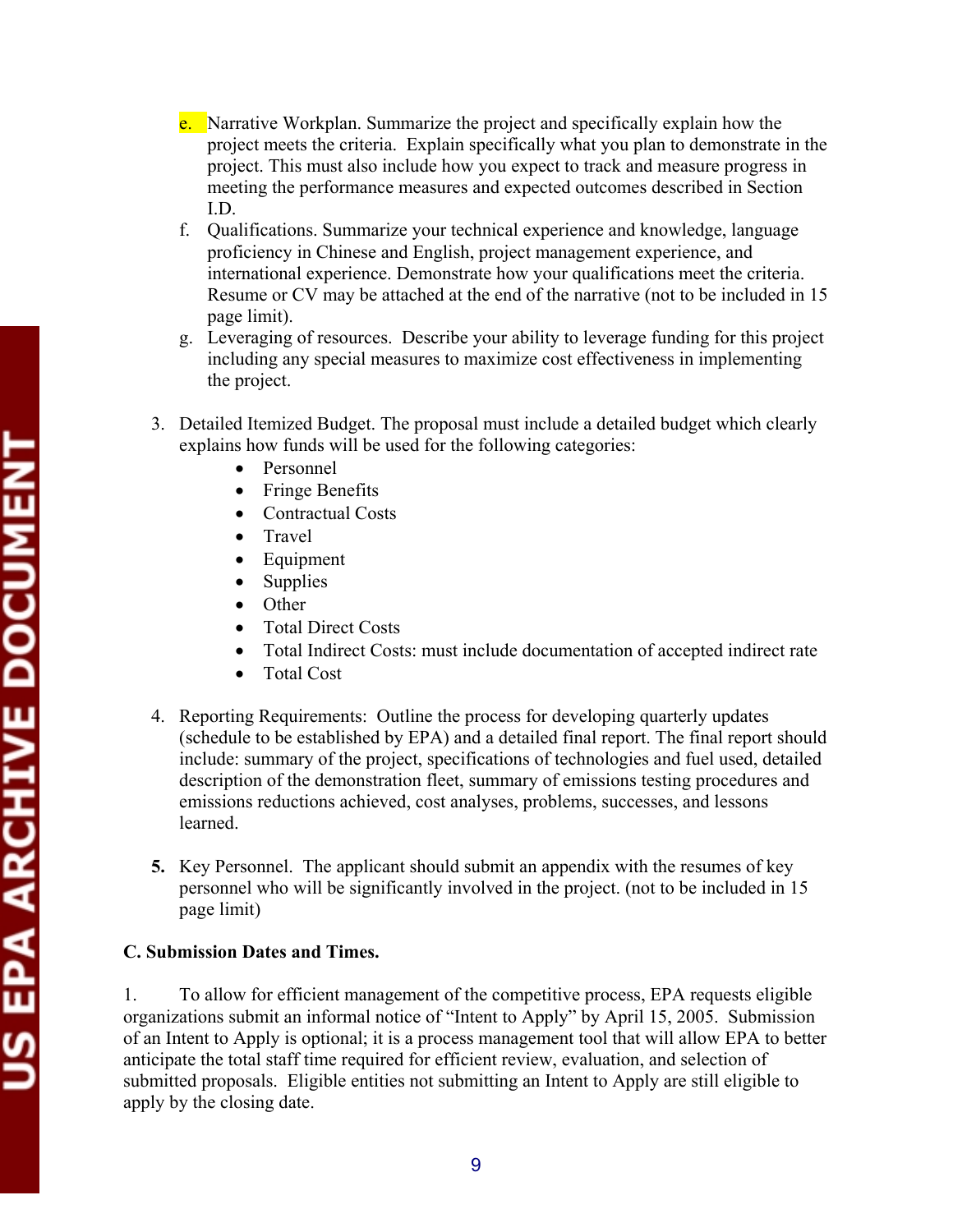2. The deadline for submission of the completed application packages is April 29, 2005, 5 p.m. EST. All application packages must be received in the program office listed below by the deadline. Applications received after the deadline will not be considered for funding.

Because of the unique situation involving U.S. mail screening in Washington, DC, EPA highly recommends that applicants use express mail to submit their applications. The application must be addressed to:

Express Delivery Address (FedEx, UPS, DHL, etc.) Sue Stendebach US EPA - Office of Transportation and Air Quality 1310 L St., NW Room 308 Washington DC 20005 Phone: 202-343-9532

Regular Mail Delivery Address (U.S. Postal Service) Sue Stendebach US EPA - Office of Transportation and Air Quality Mail Code 6405J 1200 Pennsylvania Avenue, NW Washington, DC 20460

**D. Confidential Business Information**. In accordancae with 40 CFR 2.203, applicants may claim all or a portion of their application/proposal as confidential business information. EPA will evaluate confidentiality claims in accordance with 40 CFR Part 2. Applicants must clearly mark applications/proposals or portions of applications/proposals they claim as confidential. If no claim of confidentiality is made, EPA is not required to make the inquiry to the applicant otherwise required by 40 CFR 2.204(c)(2) prior to disclosure.

### **V. Application Review Information**

### **A. Evaluation Criteria**

Each eligible application will be evaluated according to the criteria set forth below. Applications which are best able to directly and explicitly address these criteria will have a greater likelihood of being selected for award. Each application will be rated under a points system, with a total of 100 points possible.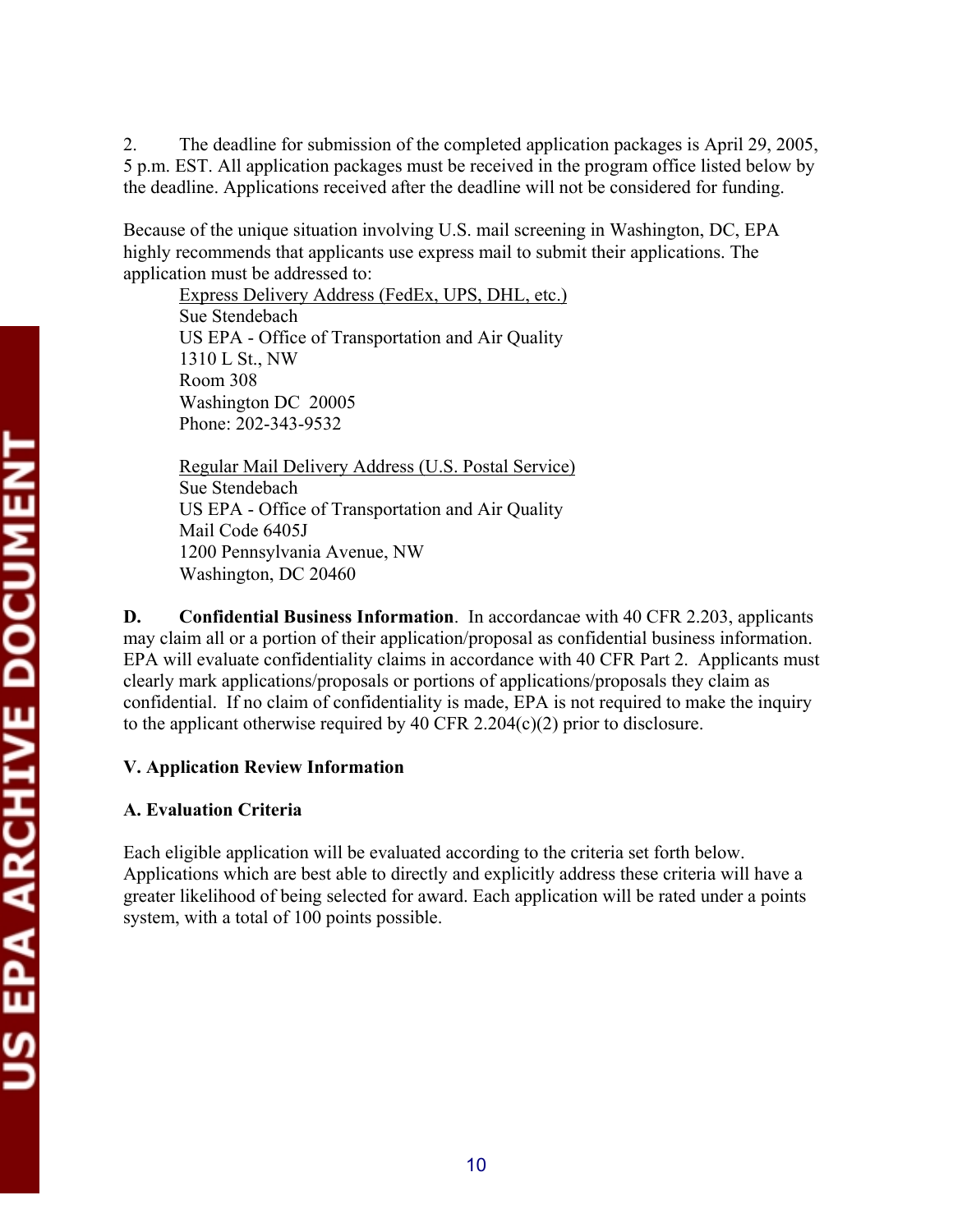| <b>Manage</b>         |
|-----------------------|
| manager               |
| technolo              |
| quality in            |
| that may              |
| any othe              |
| <b>Demons</b>         |
| project p             |
| project w             |
| organiza<br>including |
| technical             |
| plan to ti            |
| identified            |
| progress              |
| the anno              |
| <b>Internat</b>       |
| Beijing,              |
| experien              |
| clean fue             |
| and Engl              |
| <b>Cost Eff</b>       |
| per insta             |
| emission              |
| describe              |
| descripti             |
| impleme               |
|                       |
|                       |
| <b>B.</b> Other       |
|                       |
| None                  |
|                       |
| <b>Revie</b>          |
|                       |
| Each app              |
| air qualit            |
| Beijing.              |
| in this no            |
| to an App             |
|                       |
| The Offic             |
| complete              |
|                       |

Г

| Criteria                                                                                                                                                                                                                                                                                                                                                                                                                                                                                                                                                                                                                                                                                               | <b>Maximum</b><br>Points per<br><b>Criterion</b> |
|--------------------------------------------------------------------------------------------------------------------------------------------------------------------------------------------------------------------------------------------------------------------------------------------------------------------------------------------------------------------------------------------------------------------------------------------------------------------------------------------------------------------------------------------------------------------------------------------------------------------------------------------------------------------------------------------------------|--------------------------------------------------|
| Management Experience, Technical Experience and Knowledge: Describe your<br>management experience, technical experience and knowledge involving retrofit<br>technologies, diesel vehicles, emissions testing, fuel production and delivery, air                                                                                                                                                                                                                                                                                                                                                                                                                                                        |                                                  |
| quality improvement measures, environmental regulations, and any other elements<br>that may be relevant to this project. Describe prior and/or current experience with<br>any other air quality improvement or transportation projects.                                                                                                                                                                                                                                                                                                                                                                                                                                                                | 25                                               |
| <b>Demonstration Plan:</b> The demonstration should be done in collaboration with                                                                                                                                                                                                                                                                                                                                                                                                                                                                                                                                                                                                                      |                                                  |
| project partners, who may be based in China and/or the U.S Describe how your<br>project would be managed, including partnerships with key Chinese and U.S.<br>organizations and your plan for carrying out the demonstration project in Beijing,<br>including a timeline for each phase of the project. Describe your plan to build the<br>technical capacity of Beijing to undertake future retrofit programs. Describe your<br>plan to track and measure progress toward achieving the expected outcomes<br>identified in Section I.D. Also describe your plan for tracking and measuring<br>progress toward achieving expected outputs and outcomes identified in Section 1 of<br>the announcement. | 35                                               |
| International Experience: Describe your experience in China, particularly in<br>Beijing, or other relevant international experience. Describe any international<br>experience that demonstrates a commitment to support policies and programs for<br>clean fuel and vehicles. Describe your level of language proficiency in both Chinese<br>and English – verbal and written.                                                                                                                                                                                                                                                                                                                         | 20                                               |
| Cost Effectiveness: Provide an itemized budget. We will evaluate the estimated cost<br>per installed retrofit, the incremental costs of low sulfur diesel fuel per gallon,<br>emissions testing costs per vehicle, and administrative costs. Applicants should<br>describe their ability to leverage total funding for the project, including a detailed<br>description of any special measures proposed to maximize cost effectiveness in<br>implementing the project.                                                                                                                                                                                                                                | 20                                               |

# **Factors.**

# **Example 20 and Selection Process.**

blication will be evaluated by a team chosen to address a full range of transportation ty matters, including a representative of SEPA and/or the local government of The Evaluation Team will base its evaluation solely on the selection criteria disclosed in this notice (see *Section V(A), Evaluation Criteria*). Completed evaluations will be referred proving Official for further consideration and final selection.

ce of Transportation and Air Quality, and the Office of International Affairs expect to the Evaluation / Selection process by May 16, 2005.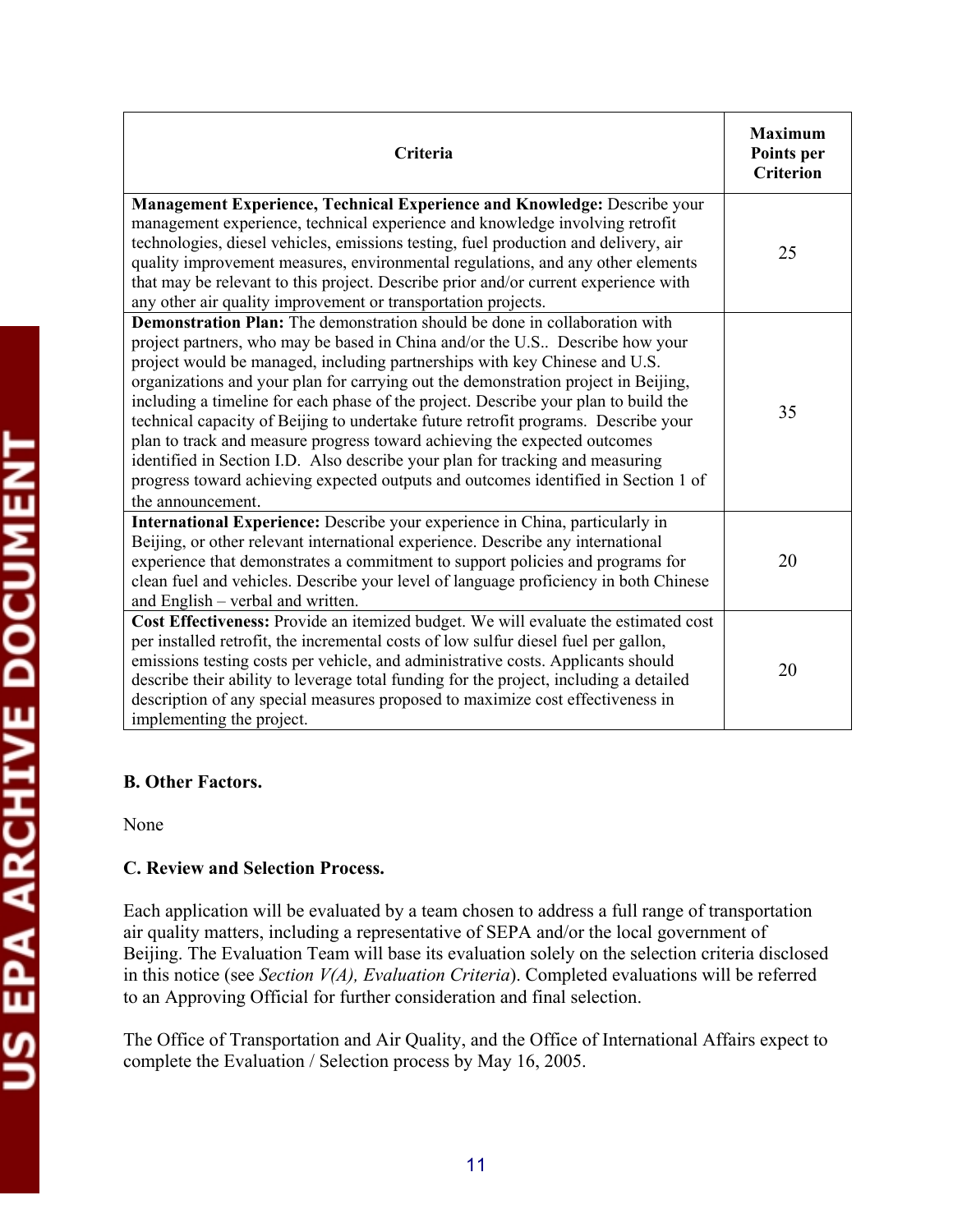## **VI. Award Administration Information**

## **A. Award Notices**

Following final selections, all applicants will be notified regarding their application's status.

- 1. EPA anticipates notification to *successful* applicant(s) will be made, via telephone, electronic or postal mail, by May 23, 2005. This notification, which advises that the applicant's proposal has been selected and is being recommended for award, is not an authorization to begin performance. The award notice signed by the EPA grants officer is the authorizing document and will be provided through postal mail. This process can take up to 90 days from the date of selection.
- 2. EPA anticipates notification to *unsuccessful* applicant(s) will be made via electronic or postal mail, by May 27, 2005. In either event, the notification will be sent to the original signer of the application.

# **B. Administrative and National Policy Requirements**

- 1. A listing and description of general EPA Regulations applicable to the award of assistance agreements may be viewed at: [http://www.epa.gov/ogd/AppKit/applicable\\_epa\\_regulations\\_and\\_description.htm.](http://www.epa.gov/ogd/AppKit/applicable_epa_regulations_and_description.htm)
- 2. Executive Order 12372, Intergovernmental Review of Federal Programs may be applicable to awards resulting from this announcement. Applicants *selected* for funding may be required to provide a copy of their proposal to their [State Point of](http://www.whitehouse.gov/omb/grants/spoc.html)  [Contact \(](http://www.whitehouse.gov/omb/grants/spoc.html)SPOC) for review, pursuant with Executive Order 12372, Intergovernmental Review of Federal Programs. This review is not required of initial applications and not all states require such a review.
- 3. All applicants are required to provide a Dun and Bradstreet (D&B) Data Universal Numbering System (DUNS) number when applyng for a Federal grant or cooperative agreement. Applicants can receive a DUNS number, at no cost, by calling the dedicated toll-free DUNS number request line at 1-866-705-5711, or visiting the D&B website at:<http://www.dnb.com>